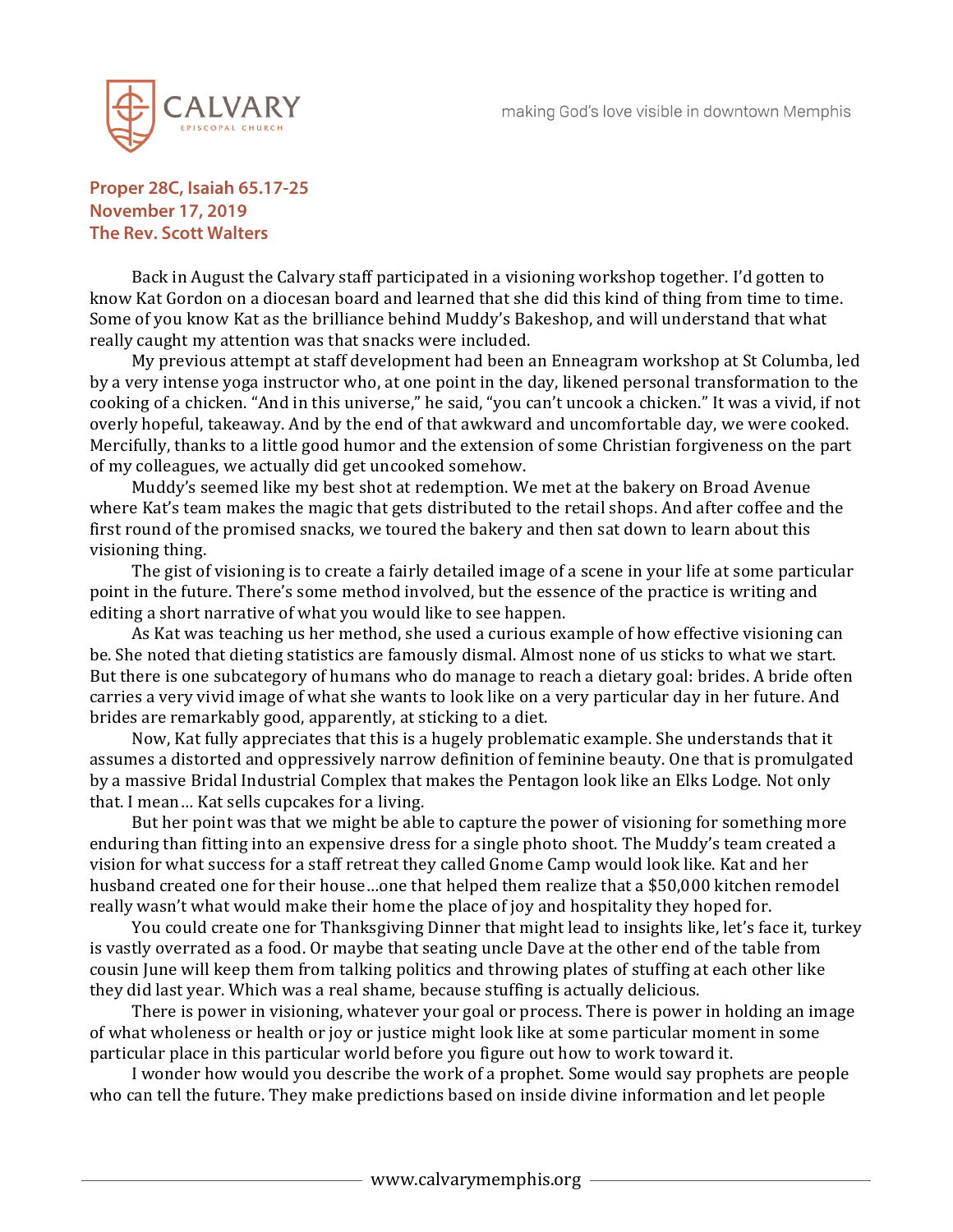know what's going to happen. There are such stories in the Bible, but that might not be the essence of prophetic ministry.

My Hebrew scriptures professor, Dr. Judy Fentress-Williams, said being a prophet was less about foretelling than "forth-telling." A prophet speaks truth to power. Tells forth the unjust present reality so we can't go on living in denial. Calls us on the carpet.

When people say they want a preacher to be "more prophetic," I think this is what they have in mind. They want us preachers to get blunter, harsher, maybe more political. They want us to be more willing to offend. Although I've never met anyone who wants to be more offended himself by what his preacher says. It's usually more like, "I wish you'd be more prophetic and tell God's hard unvarnished truth to my sister in Christ right over there, three pews up, just to the left. Jesus wants you to set people like her straight."

Forth-telling, bringing forth to our attention injustices we'd rather ignore, this is also part of the prophet's task. In fact, there probably is more forth-telling than foretelling.

But there's at least a third thing the great prophets do for us. They are visioners of the first order. They are the ones who provide us with clear and vibrant images, not of what's about to come to pass, and not of the world as it really is right now, but visions of wholeness and health. Visions of what shalom would look like if it ever came to pass.

Isaiah's peaceable kingdom is one such vision. Some have rightly pointed out that we're still waiting on it, all these centuries later. As a certain filmmaker who will remain nameless once said, the lion may lie down with the lamb, but the lamb is not going to get much sleep.

So, is such a vision useful? To us… who still live in a world in which wolves and lambs and pretty much everyone else seems to be at violent odds?

Some say such fanciful visioning is precisely the problem with religion. Too heavenly minded to be of any earthly good and all that. And if these visions shift us away from the present moment and into a kind of wishful thinking that anesthetizes the experience of living in the world as it is, it's probably not functioning as prophecy is meant to function.

But isn't it also true that we  $-$  maybe especially in our time  $-$  can barrel ahead with our lives without pausing to wonder what it is we're charging toward so hard? Maybe we generally believe that the life Jesus and the prophets call us to really does involve love for our neighbors and welcome for strangers. Maybe we talk about abstractions like justice and mercy, but could it help to pause and flesh out a clearer vision of what a just and merciful world actually might look like? What it would look like in the actual lives of embodied human beings with ordinary needs and longings?

Isaiah did this. He gave us a vision of a world made whole. And the first thing we might note is — I'm sorry Crosby, Stills, Nash, & Young — Isaiah's vision was not about getting back to the garden. It wasn't about a return to Eden. It was a vision of Jerusalem as a city at one with itself.

"I will rejoice in Jerusalem, and delight in my people," the prophet says on behalf of God. "No more shall there be in it an infant that lives but a few days, or an old person who does not live out a lifetime…" He says, "They shall build houses and inhabit them; they shall plant vineyards and eat their fruit. They shall not build and another inhabit; they shall not plant and another eat; for like the days of a tree shall the days of my people be, and my chosen shall long enjoy the work of their hands."

There it is! This is what we want, isn't it? For all children to live into their lives. Elders still vigorous and engaged with their communities. People inhabiting the houses they've built and enjoying the fruit of their labor. Not having their labor extracted by someone else or not having to labor at work that has no connection with well-being.

These are images of human flourishing. Before Isaiah lays out any kind of program to get us from where we are to a better world, he presents us with a vision of what wholeness looks like in the eyes of God. And this holy visioning suddenly strikes me as what our world seems so bereft of right now.

There are raging prophets everywhere screaming about what's wrong. Where are the prophets holding up images of a world made deeply right for everyone?